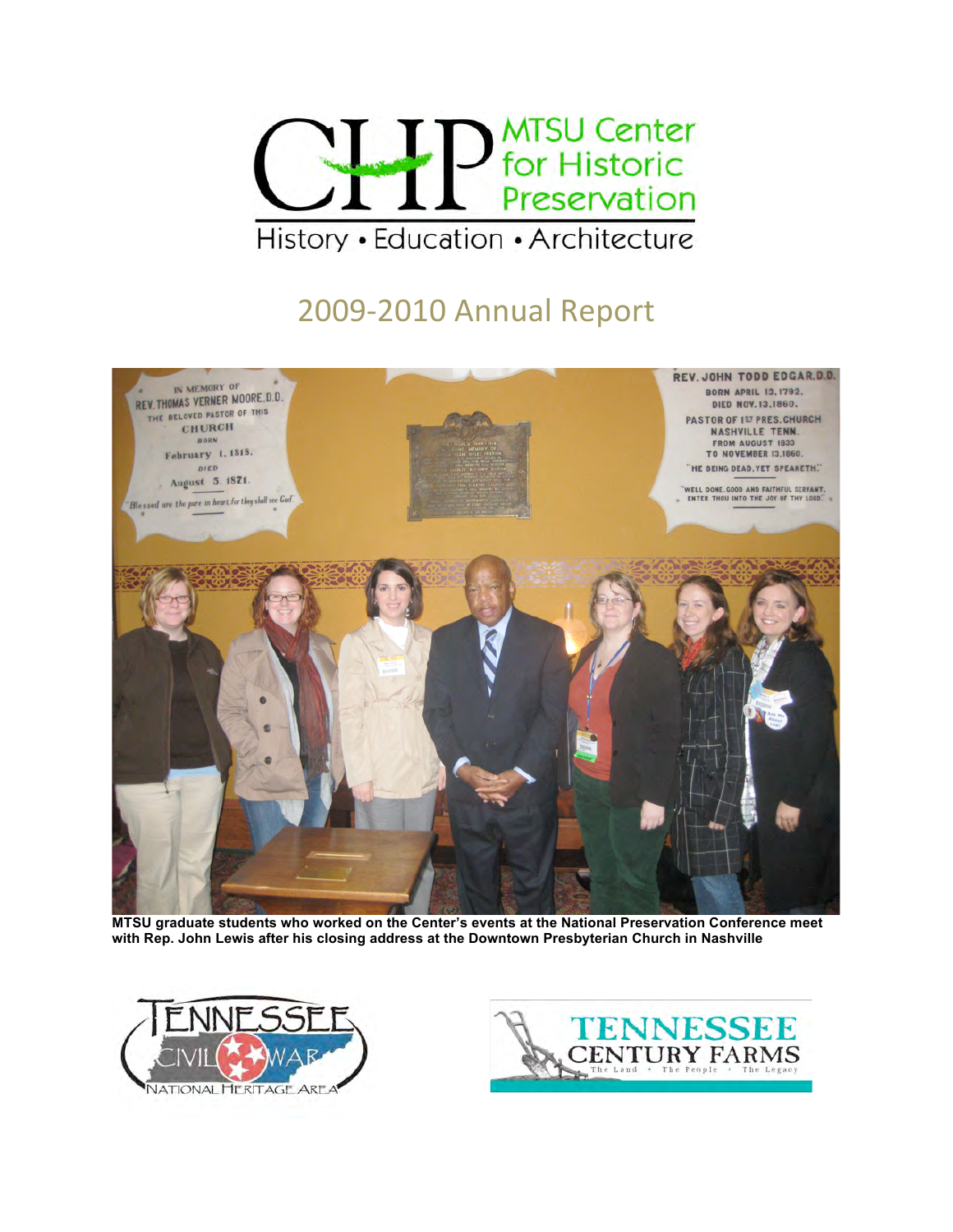# **INTRODUCTION, ROLE, SCOPE, AND MISSION**

The Center for Historic Preservation (CHP) at Middle Tennessee State University (MTSU) was established in 1984 as the university's first Center of Excellence and one of the nine original centers at the Tennessee Board of Regents universities. In 1989, the CHP received accomplished center status and in 1991 it became a full-time research and public service institute while continuing to shape MTSU academic programs by supporting and directing undergraduate and graduate students in research and experiential learning opportunities. In 2001, it became the administrator of the Tennessee Civil War National Heritage Area (Heritage Area), a partnership unit of the National Park Service. Heritage Area staff and projects work seamlessly with proven CHP initiatives to substantially enhance the effectiveness of statewide Civil War preservation programs. In 2008, the Center took on the Tennessee administration of Teaching with Primary Sources, a program of the Library of Congress, which has impacted K-12, college, and museum educators.





Centennial Park, Nashville Prospect Methodist Church, Giles County

The Center meets its goals and objectives through projects and programs that focus on the heritage development--the identification, research, preservation, interpretation, and promotion--of our historic environment. Through its varied resources, and its partnerships at local, state, and national levels, the Center responds to the requests, needs, and concerns of communities, individuals, agencies, and organizations, both governmental and not-for-profit, working towards historic preservation goals.

Working within state, regional, and national partnerships, the Center for Historic Preservation focuses its efforts on heritage area development, rural preservation, heritage education, heritage tourism, ethnic diversity, and internet-based databases. Consistent with the MTSU Academic Master Plan to enhance research and public service, the Center supports efforts to improve the education and quality of life for all Tennesseans. The CHP enhances our citizens' sense of place, pride, and identity through the interpretation and preservation of the historic sites, landscapes, and historical narratives that comprise the Tennessee experience.

To complement the MTSU Academic Master Plan's goal of creating experiential learning, the Center for Historic Preservation uses multiple field projects to teach selected courses in the History Department. Faculty and staff provide crucial infrastructure for the Ph.D. in Public History, financially supporting 7 doctoral students as graduate assistants in 2009-10 while teaching 3 doctoral-level courses. The Center remains the primary conduit for professional training and placement of M.A. students in public history and plays a significant role in directing M.A. theses in that graduate program. By offering graduate assistantships in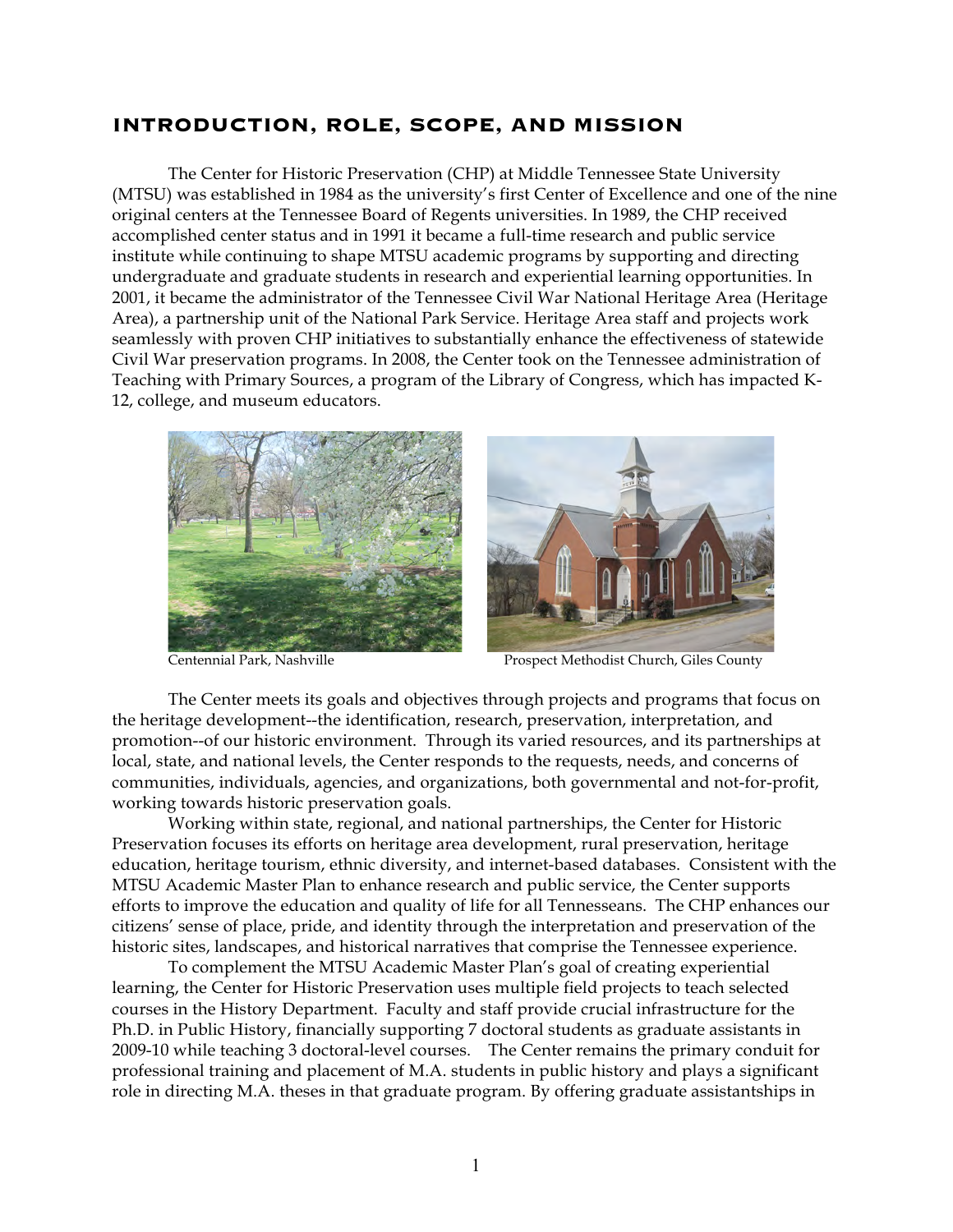addition to internships and other opportunities for both undergraduates and graduates at its offices, the CHP provides interdisciplinary and applied working experiences and fosters a research culture for faculty, staff, and students. The Center's training expertise was showcased to national audiences through its major sponsorship in the National Preservation Conference of the National Trust for Historic Preservation, held in Nashville in October 2009 and its field session sponsorship at the International Heritage Development Conference held in Charleston, S.C. in June 2010.

The programs and projects of the CHP reflect and strongly support the general legislative mandates implemented by TBR/THEC when the Centers of Excellence were created in 1984. These are: (1) utilize present educational resources more effectively to achieve a genuine excellence in a specific field; (2) support the economic development of the state; (3) enhance the intellectual, cultural, and social climate of Tennessee citizens; (4) improve the research base of the state; and, (5) encourage institutions to increase support for educational and research activities from external sources.

# **EVALUATION OF ACTIVITIES AND PROGRAMS, 2009-10**

In its seventh year as a CHP initiative, **Building Local Capacity** continues to benefit the historic preservation, heritage tourism, and heritage development needs of towns and institutions across Tennessee. Its goal is to assist groups and officials to identify and use their heritage assets for sustainable community and institutional development, often through the strategies of adaptive reuse and sustainable tourism. MTSU students, under the supervision of CHP faculty and staff, are provided with practical on-the-job training and resume-building experiences. In the past year graduate students worked with CHP staff and faculty to redesign and install new exhibits at the Buford Pusser House and Museum in McNairy County. Through its Tennessee Civil War National Heritage Area program, the CHP also worked with the Casey Jones Museum in Jackson to install a new exhibit about the Civil War and West Tennessee railroads. The Center also partnered with MTSU public history faculty and students to develop an exhibit about World War II for the Heritage Center of Murfreesboro and Rutherford County. Student teams also researched and prepared heritage development reports for the towns of Elkton and Prospect in Giles County, the Cannonsburgh Village in Rutherford County, and the Big Black Creek Historical Society in Madison County.



Tennessee Tourism Commissioner Susan Whitaker at the unveiling of the new Civil War exhibit at the Casey Jones Museum in Jackson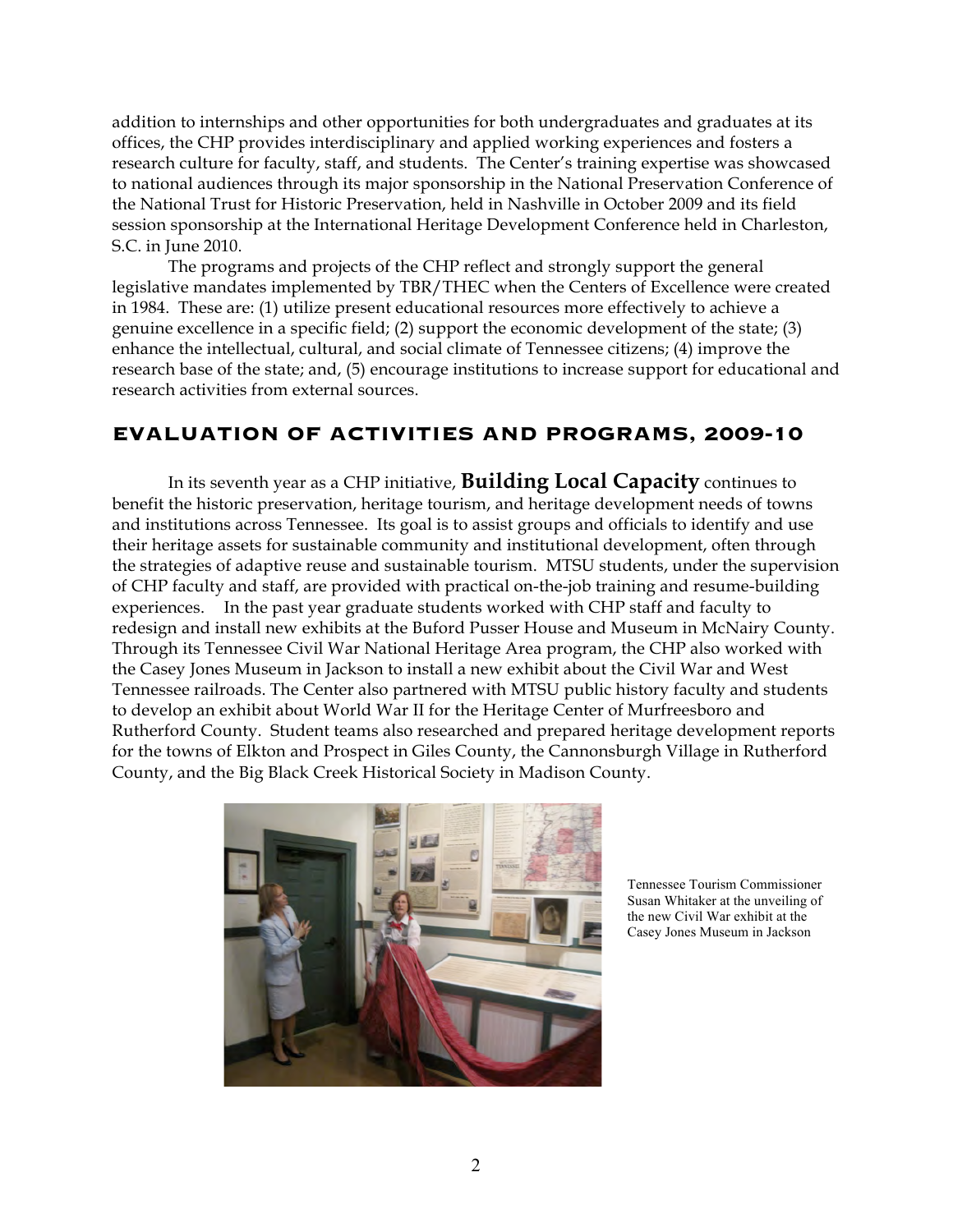The CHP continues to regularly address how the state's heritage assets can be used to enhance the quality and quantity of life in Tennessee. Its strategy has been to make conservation goals and economic development needs work together. For example, CHP and Heritage Area staff and MTSU graduate students continued their cooperative efforts with the Commissioner of Tourist Development, the Commissioner of Environment and Conservation, and the U.S. Environmental Protection Agency to conduct a new sustainable tourism workshop in Gatlinburg, with others planned for Middle and West Tennessee in the fall of 2010. The Center also developed specialized heritage assets surveys for Dickson County, the North Edgefield neighborhood in Nashville, and the Veterans Administration Hospital campus in Murfreesboro. Center faculty also participated as part of the team that produced a new Master Plan for Centennial Park in Nashville. They also assisted Tennessee Tourism and individual communities with site research and writing for various segments of the new state scenic trails and byways program. Center staff produced new driving tours for historic places in Rutherford County and on the theme of women's history in Rutherford County.

The largest heritage development plan, which involved sixteen MTSU graduate students, was the Glen Leven Historic Structure Report, produced for the Land Trust of Tennessee and its partners who are planning the future of this famous Franklin Pike farm in Davidson County. Through its website, Nashville Public Radio has made the plan available for public review.



At the National Preservation Conference in Nashville, the Center and the Land Trust for Tennessee partnered on a Glen Leven workshop that attracted experts from across the nation.

In Tennessee, graduate students worked with Center staff and faculty to produce National Register nominations for the Trousdale-Baskerville House in Gallatin, the Strickland Place Farm in Robertson County and the Wilkinson-Martin House in Giles County. In May 2010 the Alabama Historical Commission approved the Center-prepared National Register Multiple Property Nomination for properties and sites associated with the nationally significant U.S. Public Health Service Syphilis Study in Macon County, Alabama. The National Park Service also approved the nomination and placed it on its National Register of Historic Places website as a valuable example of defining "property types" in this type of study. A related National Register nomination for the Shiloh Missionary Baptist Church and Rosenwald School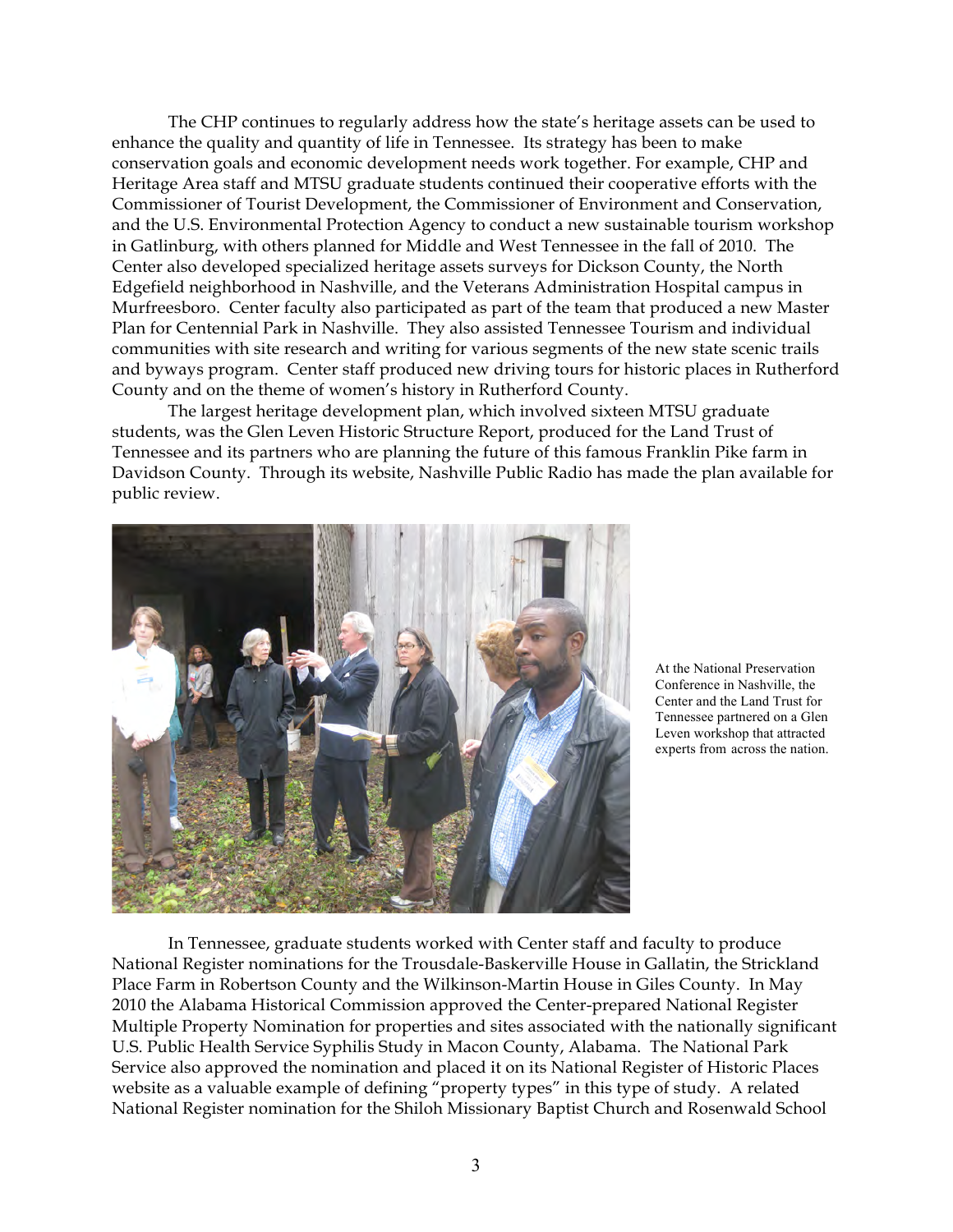in Macon County, Alabama, was also approved.

The early May 2010 floods in Tennessee brought new uses for the Center's long-term engagement with Tennessee's communities. The Center director prepared constant webpublished reports on the damage sustained by the state's heritage sites. Faculty and staff also carried out numerous on-site assessments for communities and property owners, and used this information to convey the seriousness of the damage to officials and larger regional audiences.

The **Tennessee Civil War National Heritage Area** is the CHP's largest statewide program. Strong reciprocal partnerships form the foundation of its success. Faculty and staff provided leadership and support to organizations across the state, creating community-based opportunities for education, resource conservation, and tourism. Heritage Area partnerships empower residents and communities to become effective stewards of their resources. Maximizing this year's \$465,000 in federal appropriations, the Heritage Area's projects fulfilled education and interpretation goals, enhanced preservation efforts, and promoted economic development.

The Heritage Area is a primary partner in the Tennessee Civil War Trails program, which is funded by the Tennessee Department of Transportation and local matching grants and administered by the Tennessee Department of Tourist Development. Heritage Area historians and MTSU graduate students help to research texts and find images for the markers, which will total 300 across the state once the program's initial phase is completed in 2011. The contribution to the Civil War Trails program is part of the Heritage Area's commitment to the Tennessee Civil War Sesquicentennial Commission. Center director Carroll Van West is the co-chair of the commission and the Heritage Area provides leadership to this important state program.





The Charleston, TN, dedication Dedication event at Carthage, TN

The Heritage Area produced many important planning tools for Tennessee communities, including a battlefield park plan for Thompson's Station and a heritage development plan for Battery Hill in Carthage as well as historic structures reports for the McCampbell House in Donelson, the Matt Gardner House in Elkton, a log structure at Fort Higley in Knoxville, and the Link House in Humphreys County. Through funding and advocacy, the Heritage Area has played significant roles in community efforts to create new battlefield parks in Franklin and Knoxville. It also is working closely with the Lakeway Civil War Preservation Association to open the Longstreet Headquarters site in Russellville.

Collaborative partnerships between the Heritage Area and communities yielded projects across the state, ranging from a revised edition of the widely popular Southeast Tennessee Civil War driving tour (encompassing a ten county area), to teacher "traveling trunks" for the Civil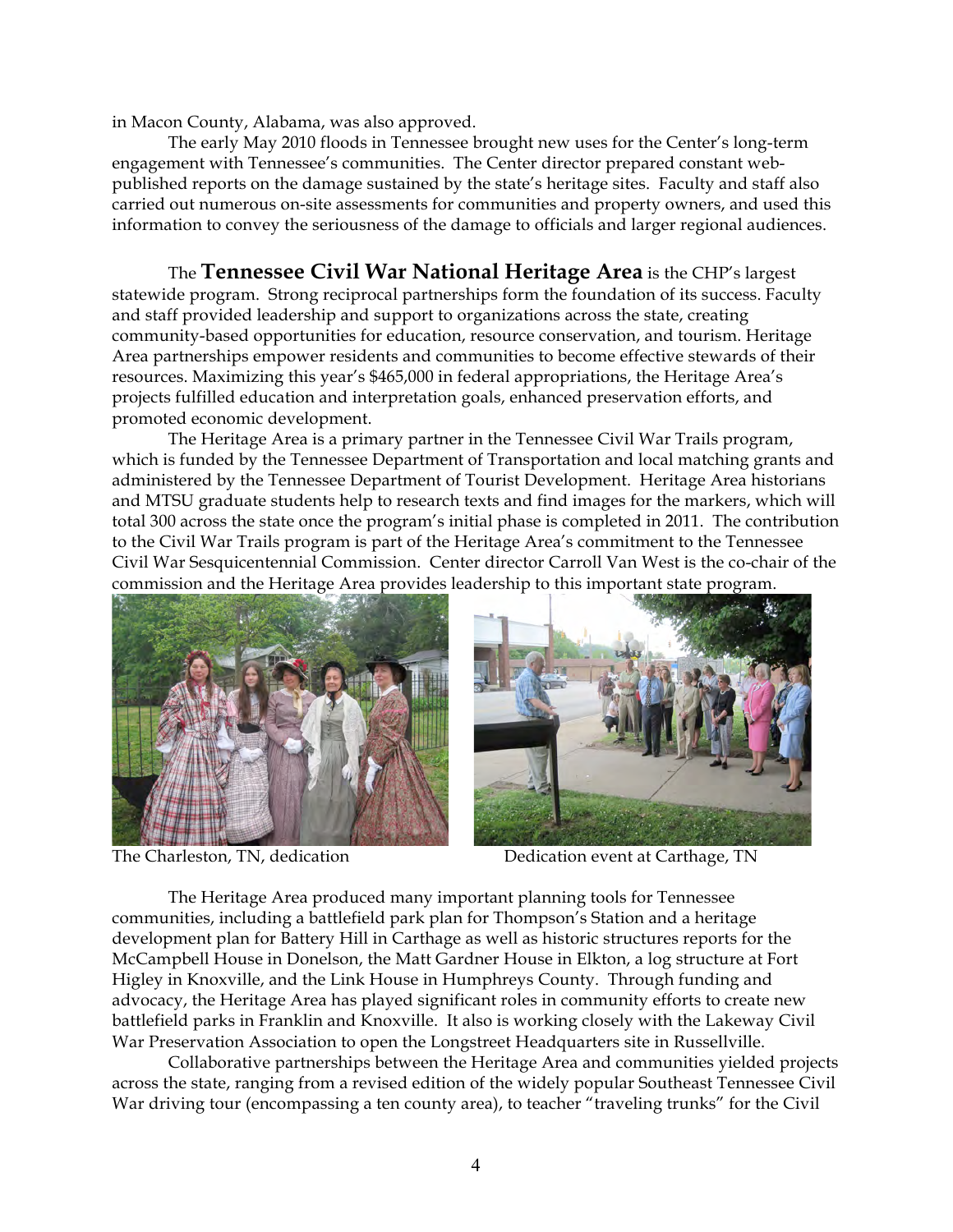War period from the Abraham Lincoln Museum at Lincoln Memorial University in Harrogate, and onto a series of public programs held by the Tennessee Historical Society at historic Fort Negley in Nashville. A unique partnership involving different MTSU departments created the Battle of Parker's Crossroads audio tour. Another university-centered partnership hosted the Stones River Symposium, "Why They Fought," in Murfreesboro where 170 people heard lectures from three important historians at the Rutherford County Courthouse.

The Heritage Area also provided leadership in discussions that will create a six-part documentary series on Tennessee's Civil War era, to be produced by Nashville Public Television and the Renaissance Center. To carry out background research and planning for this multi-media project, the Heritage Area has provided \$80,000 in funding, approximately 20% of the total project costs, which are shared by the Tennessee Civil War Sesquicentennial Commission, the State Department of Education, and other private and public partners. Another video project, again involving the Renaissance Center, and organized by the Paris/Henry County Chamber of Commerce, produced a driving tour of Civil War properties along the Tennessee River in both West and Middle Tennessee.

Heritage education programming is another key part of the Heritage Area's efforts. A special summer Civil War teacher institute was held in Nashville for Metro Nashville teachers, who also traveled to key battlefields throughout the state. Other teacher workshops took place at Belmont Mansion in Nashville and at Stones River National Battlefield. Classroom materials and field trips from local schools occurred at the Heritage Area's The Heritage Center in Murfreesboro. One book group project with Linebaugh Public Library targeted adult learners.

The **Tennessee Century Farms Program** is the Center's oldest statewide program. In the past year, 61 farms were added to the list of Century Farms. Of particular note, two African American farms, both located in Williamson County, were certified. The twiceyearly newsletter was mailed to 1600 and at least 500 copies of newsletters, applications, and other information were distributed at conferences and workshops. The Center also received nearly 100 requests for application packets and assisted in approximately 30 events honoring Century Farmers that took place across Tennessee. Center staff assisted by providing brochures and other display materials, contact information for farmers, photographs, and historical sketches of the farms.



Still Hollow Farm in Greene County is an important agritourism site that is now being nominated to the National Register of Historic Places.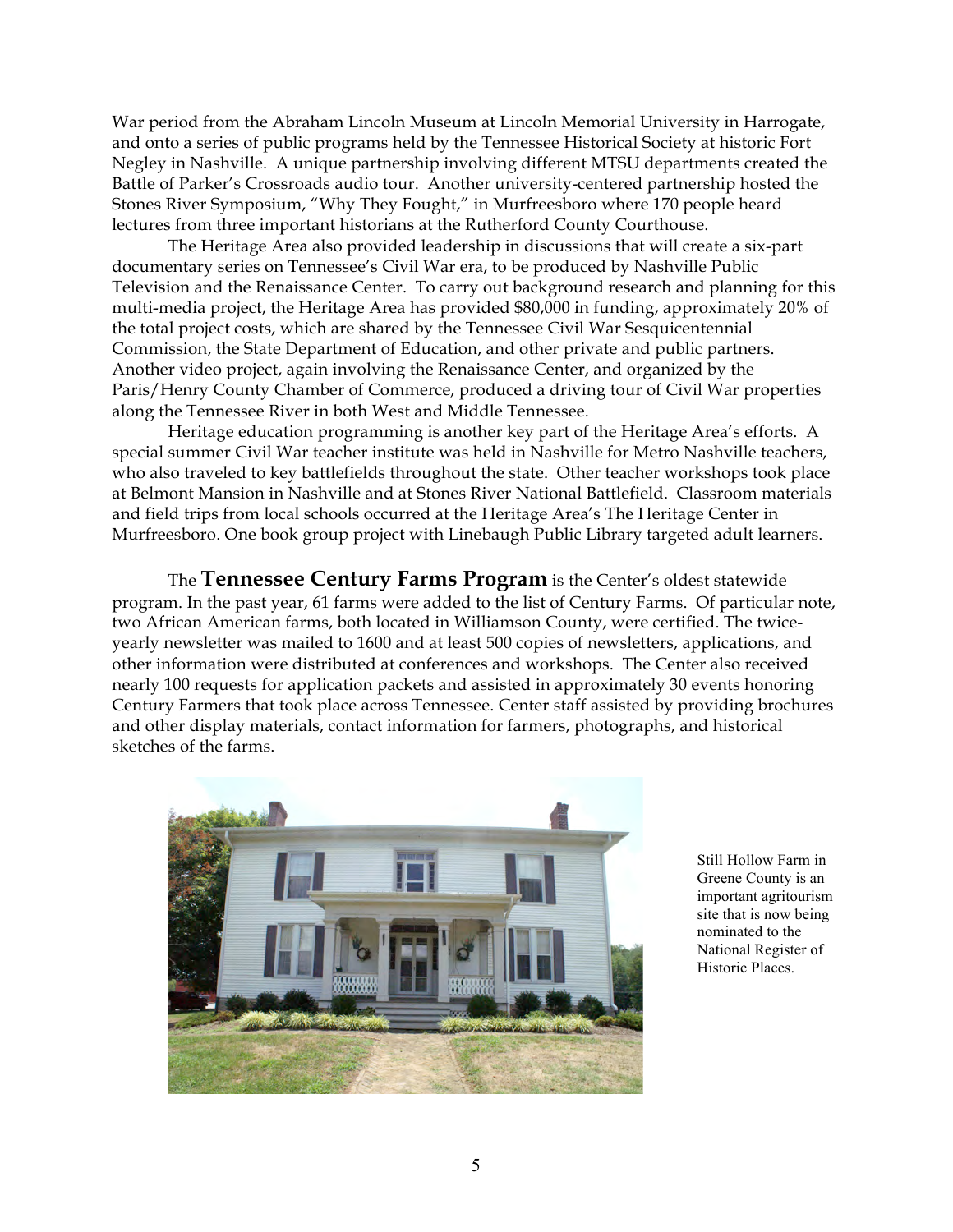Three Century Farm owners decided to become a part of the Land Trust for Tennessee, ensuring the preservation of their farm lands in perpetuity. The Strickland Place Farm in Robertson County was listed in the National Register of Historic Places and new National Register projects began at the Henry Farm in Blount County and Still Hollow Farm in Greene County.

As part of the Center's heritage conservation efforts for Century Farms, it was one of the founding partners of the Tennessee Farmland Legacy Partnership, formally announced at a ceremony at the state capitol, hosted by Gov. Phil Bredesen. The partnership engages state agencies, organizations and non-profits to disseminate information and support farm families with workshops, a resource booklet and workbook, and conferences. The November 2010 conference in Pigeon Forge, for instance, will honor Century farmers involved in agritourism.

The second in a documentary film series,produced in cooperation with the Tennessee Civil War National Heritage Area and MTSU Audio-Visual Services, featured the Conger Farm of Lincoln County which was established in 1808. The premier of this DVD was a part of the county's bicentennial celebration; the farm predates the county's founding by one year. CHP Assistant Director Caneta S. Hankins spoke at Century Farm programs in McMinn, Lincoln, Williamson, and Sullivan counties. She also provided national workshops at the Indiana State Historic Preservation Conference and the National Preservation Conference in Nashville.

**Heritage Education** is a key way for the Center to expand its impact on Tennessee communities. The CHP's Teaching with Primary Sources program, funded at \$600,000 for three years, is an important partnership with the Library of Congress. It emphasizes the development of critical thinking skills by using primary sources provided via the Internet from the vast collections of the Library of Congress. The program fits squarely into the CHP's mission of encouraging education from a wide variety of sources, from music to art to architecture to letters to diaries to newspapers to film. The Center's program has its own website (www.mtsu.edu/tps) and provides a monthly online newsletter for educators.

MTSU is a strong supporter of the Teaching with Primary Sources program. It provides a university-wide support committee of administrators and faculty. This year it also provided a new specialist position to better enable the program to meet the increasing demand from school districts and educational institutions. In the past year, for example, Center faculty and staff held workshops and sessions, serving teachers from all nine congressional districts, in Dayton, Memphis, Murfreesboro, Knoxville, Nashville, Jackson, Lebanon, and Franklin. Additional educators were reached through two webcasts produced by the MTSU Instructional Technology Support Center, and by a special presentation at the National History Day in Nashville.

Following MTSU's Academic Master Plan, the CHP continues to provide studentcentered, experience-based educational opportunities for undergraduate, masters, and Ph.D. candidates. Ph.D. students received research funds and extensive CHP instruction for their research projects, which included a study of Tennessee's historic marble industry, the impact of geography and environment on the Civil War in Upper Tennessee, and the impact and prospects of sustainable tourism in Tennessee. The Heritage Center of Murfreesboro and Rutherford County—a partnership between the Tennessee Civil War National Heritage Area, Main Street Murfreesboro, MTSU, the City of Murfreesboro, and Rutherford County Government—continues to be a key laboratory for heritage education training and programming. MTSU undergraduate and graduate students provide all sorts of interpretive and education experiences for residents, classrooms, and visitors. The Heritage Center's Community Heritage Lecture Series gives graduate students a chance to educate and interact with local residents about their research projects.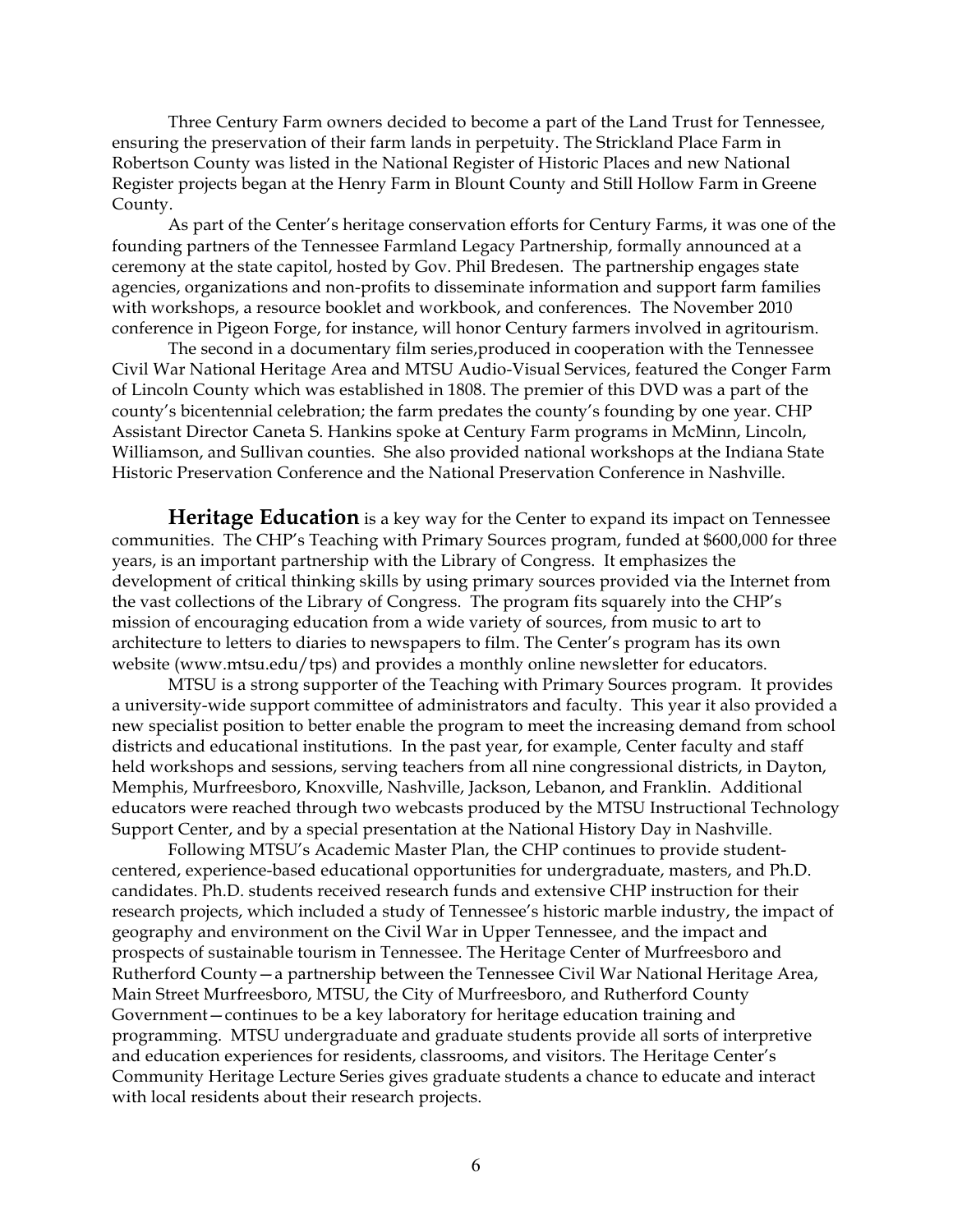The Center's **Heritage Diversity** program looks for opportunities to bring neglected topics, stories, and places to greater attention. In its role as a major sponsor and key contributor to the planning of the National Preservation Conference of the National Trust for Historic Preservation, the Center took steps to ensure that diversity was an important theme.



National Trust session at Durham Chapel Rosenwald School, Sumner County

The National Trust had not held its signature conference in Nashville for 50 years and all of the Center's partners wanted to show the nation what Tennessee is really about. At the October 2009 meeting, which attracted 2,500, CHP Director Carroll Van West emphasized the reality of diversity in his opening conference remarks. Rep. John Lewis of Georgia, who had walked those same Nashville streets as a peaceful sit-in striker almost 50 years earlier, closed the conference with a stirring speech at the Downtown Presbyterian Church. In between, an MTSU public history doctoral student carried out a walking tour of Nashville's civil rights history; CHP staff held a poster session on teaching Emancipation; and African-American Century Farm owner MacDonald Craig talked about his National Register-listed farm before performing traditional country music at the exhibit hall's noon event. CHP staff arranged and led a tour of historic Rosenwald schools in Sumner County. A special tour for Board of Advisors members took place at Fisk University and was guided by Fisk's Dr. Reavis Mitchell, an MTSU alumni. National Trust officials reported to the Center that the Nashville conference set a new, higher "bar" for future cities and states to meet, especially in how Nashville weaved themes of diversity throughout the entire conference experience.

The National Trust in 2010 partnered with the Center and the Tennessee Preservation Trust, awarding \$40,000 from the Lowe's Charitable and Education Foundation for the restoration of the Durham Chapel Rosenwald School in Sumner County. The CHP had earlier nominated the school to the National Register and then prepared a preservation needs report for the school, both of which helped to pave the way for the grant reward. Center Manager Anne-Leslie Owens is part of the restoration's oversight committee and a recent CHP graduate assistant, Paul Hoffman, is doing much of the actual hands-on work.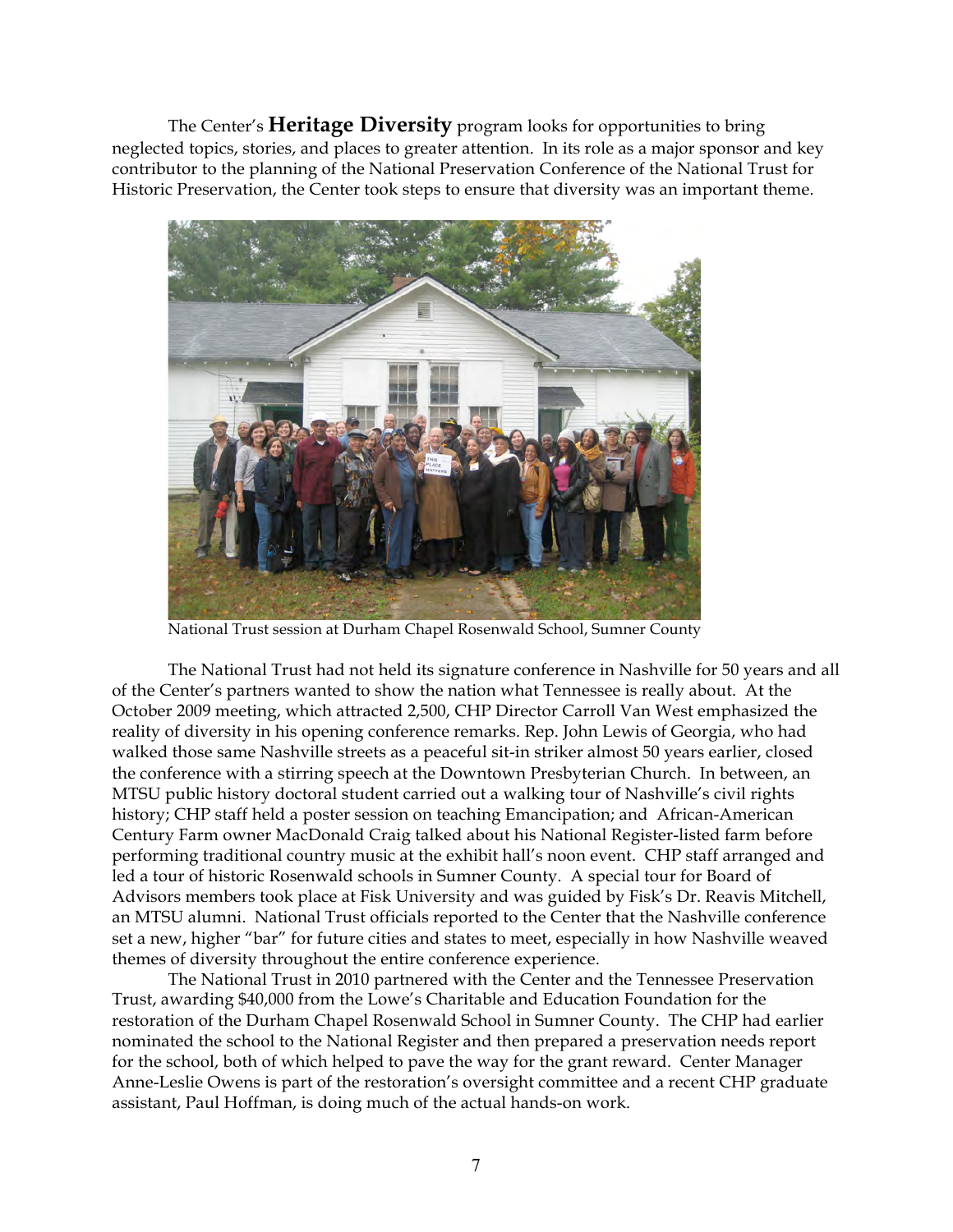

Another hands-on experience for MTSU students and CHP staff took place at the Matt Gardner House in Elkton during the summer of 2010. This historic site, previously listed by the CHP in the National Register, is a key gateway heritage resource not only for Elkton but for the southern entrance of the Civil War Trail at the Tennessee/Alabama line.

Other Center projects involved graduate students preparing a National Register nomination and a preservation needs report for the First United Presbyterian Cemetery in Knoxville and a preservation needs report for the Asia School in Franklin County. A third report, "The Trail of Tears and Bradley County: New Visions, New Futures," assessed the heritage assets of key Trail of Tears and Cherokee properties in the Cleveland area.

Creating and supporting **Research Databases** not only helps the Center meet its daily needs for research and information but it also supports the Center's efforts in other project areas. New websites were launched in 2009-10 for the Center itself, the Tennessee Century Farms program, the Tennessee Civil War National Heritage Area, and the Teaching with Primary Sources across Tennessee program. But in the forthcoming year, greater attention needs to be given to a major updating of the text and images of the Center's signature partnership with the Tennessee Historical Society and the University of Tennessee Press, the online edition of the *Tennessee Encyclopedia of History and Culture*. This invaluable scholarly and education resource, with the Center Director serving as Editor-in-Chief, needs expansion and updating to ensure that it remains an authoritative source for the state's past. Identifying key staff and resources for the upgrade is a major Center challenge for 2010-2011. Considering the demands on the Center Director for leadership in the state's Civil War sesquicentennial program and in the university's Ph.D. program, identifying set-aside time for needed editorial work will be crucial.

Keeping its commitment to student-centered learning, the Center maintains ties with a large, diverse, and accomplished network of alumni through a monthly electronic newsletter from the director, the Center's twice-yearly electronic newsletter and MTSU receptions/events at the National Trust for Historic Preservation conference and the National Council of Public History. At the National Preservation Conference, approximately 200 people attended the event on historic 2nd Avenue North in Nashville while at the NCPH conference in Portland, Oregon, 20 MTSU students and alumni gathered at a historic downtown location. The Center also produces a print edition of the Tennessee Century Farm newsletter and the quarterly electronic edition of the Tennessee Civil War National Heritage Area Newsletter.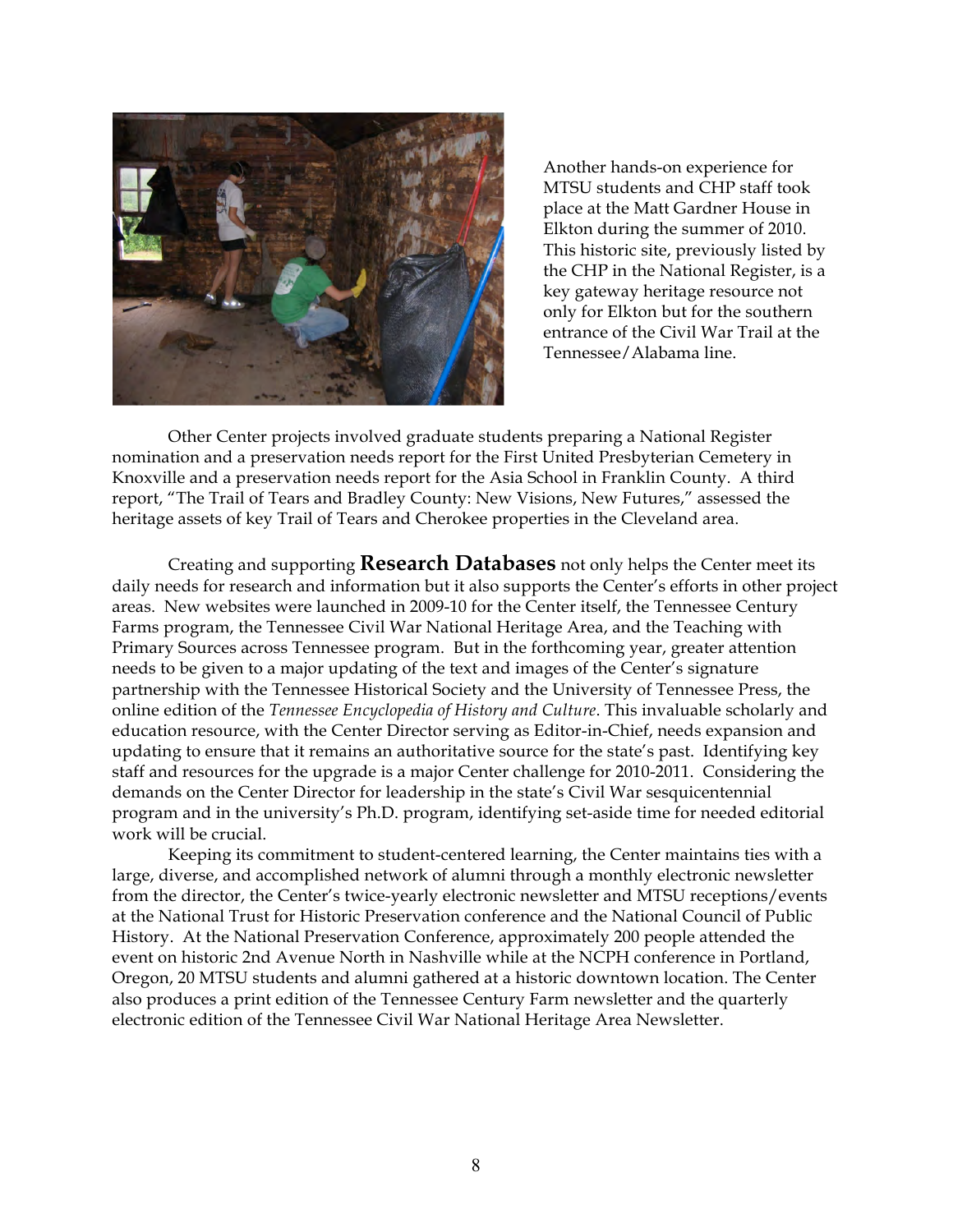

MTSU and CHP alumni gathered at the National Preservation Conference in Nashville

In **Research and Publications**, the Center director Carroll Van West closed 18 years of service as the Senior Editor of the *Tennessee Historical Quarterly* with the publication of the Summer 2010 issue. Dr. Antoinette van Zelm, the Heritage Area historian, continues editing publications and book reviews for the Southern Association of Women Historians. The Center's record for articles and chapters published in peer-reviewed books and journals, as well as its number of papers and workshops at national professional meetings, contributes to the research culture at MTSU.

CHP graduate assistant Megan Akerstrom worked with Center faculty and staff to produce a history of the Murfreesboro Electric Department in celebration of the utility's 70 years of service. The booklet, *Murfreesboro Electric Department: Powering the Progress of Murfreesboro for 70 Years*, spawned an accompanying exhibit, also curated by Akerstrom, which interpreted the utility's history for the community. An exhibit on the Concert Scene of MTSU's Murphy Center, curated by CHP doctoral assistant Brian Dempsey, was presented at The Heritage Center in Murfreesboro. It interpreted the community impact of the many music groups and performers at Murphy Center over the past 25 years.



Murfreesboro Electric Dept. exhibit at its company offices Brian Dempsey and the Murphy Center exhibit

The Center's role in providing **Academic Support** to the goals of MTSU focuses on support for the university's nationally recognized programs in historic preservation and public history. The CHP and its major nationally associated programs, the National Park Service's Tennessee Civil War National Heritage Area and the Library of Congress's Teaching with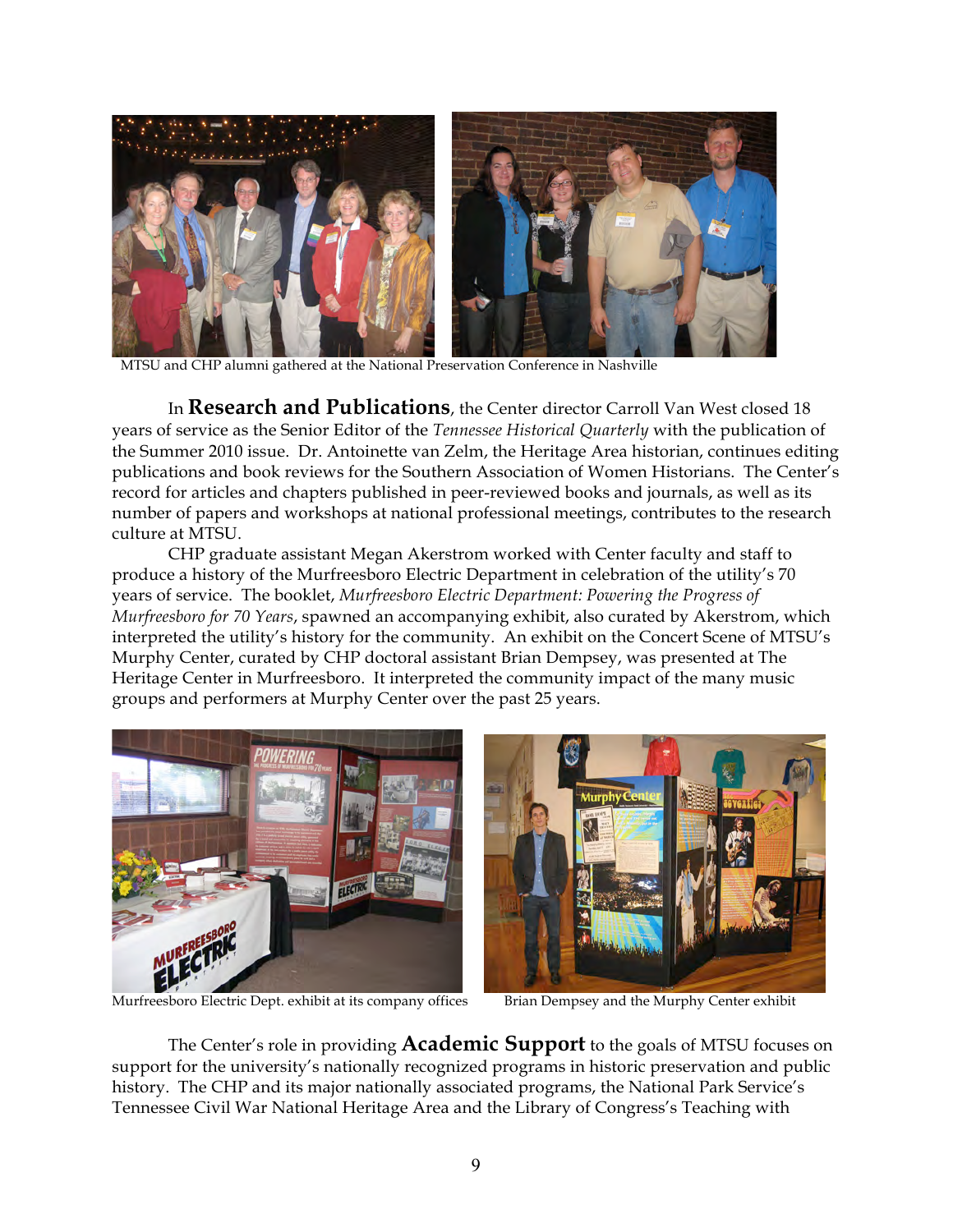Primary Sources, provide students with professional supervision and expert instruction, as well as resources including reference materials, computer equipment and software, and office space to enable them to successfully complete assigned projects and their own research efficiently and on schedule. The laboratory created by The Heritage Center of Murfreesboro and Rutherford County gives students opportunities to have "real-world" learning experiences in developing museum exhibit designs, exhibitions, interpretive tours, and heritage education materials.



Center graduate assistants in the fall of 2009 at The Heritage Center

The Center prides itself in creating a research culture that involves faculty, staff, undergraduates from multiple disciplines, and Master's and Ph. D. students in public history, information technology, and recreation and leisure. The synergy between research, education, and public service equips students to compete well in positions across the nation. Center assistants from the past year have taken professional positions in Alaska, Colorado, and Knoxville and Nashville, Tennessee.

The Center director also directed to completion the Ph.D. degrees of Brian Dempsey, Heather Bailey, and Spurgeon King. The Center provided financial aid and research assistance to four additional Ph.D. students in the past year. The CHP director taught three graduate classes in the MTSU Public History Program: American Architectural Survey, Seminar in Historic Preservation, and the Essentials of Historic Preservation and Cultural Resource Management. He also served on multiple Ph.D. and M.A. committees.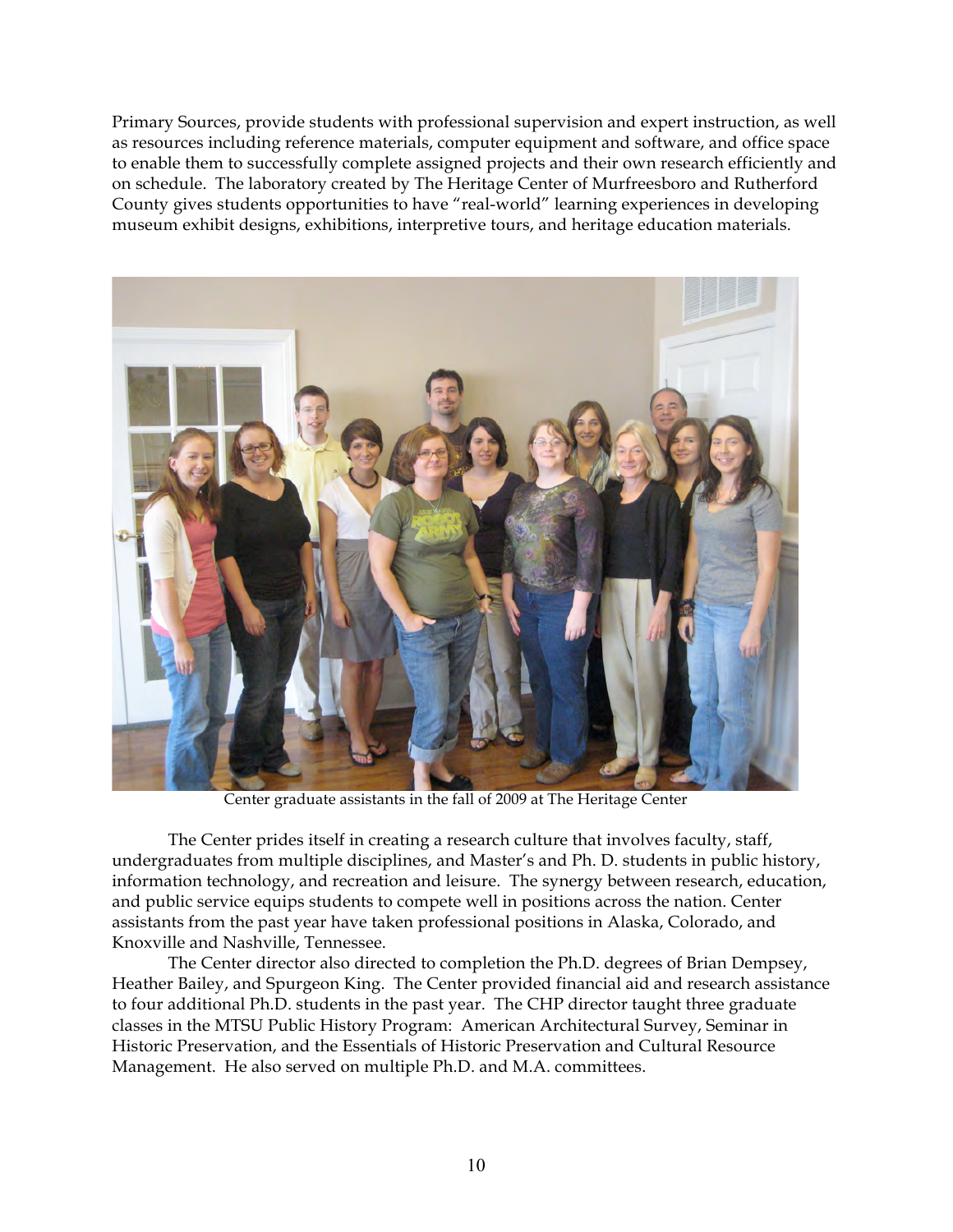#### **Faculty and Staff of the Center for Historic Preservation, 2009-2010**

Director: Dr. Carroll Van West Assistant Director: Caneta S. Hankins Research Professor: Dr. Stacey R. Graham Programs Manager: Anne-Leslie Owens Heritage Area Preservation Specialist: Michael T. Gavin Projects Coordinator: Elizabeth H. Moore Heritage Area Historian: Dr. Antoinette G. van Zelm Heritage Center Program Assistant: Jennifer Butt Heritage Area Federal Liaison: Laura S. Holder Executive Aide: Cindy Duke Secretary 2: Ann Hendrix

#### **Ph. D. Graduate Assistants**

Heather Bailey, Kevin Cason, Kristen Baldwin Deathridge, Brian Dempsey, Spurgeon King, Susan Knowles, Katie Merzbacher, Sade Turnipseed

#### **M.A. Graduate Assistants**

Megan Akerstrom, Hallie Fieser, Catherine Hawkins, Cheri LaFlamme, Brian Manifold, Jason McClanahan, Ashleigh Oatts, Lauren Pate, Katie Randall, Sara Rieger

#### **Undergraduate Assistants/Volunteers**

Rachael Finch, Lindsay Gates, Sara Beth Gideon, Sarah Primm, Jessica White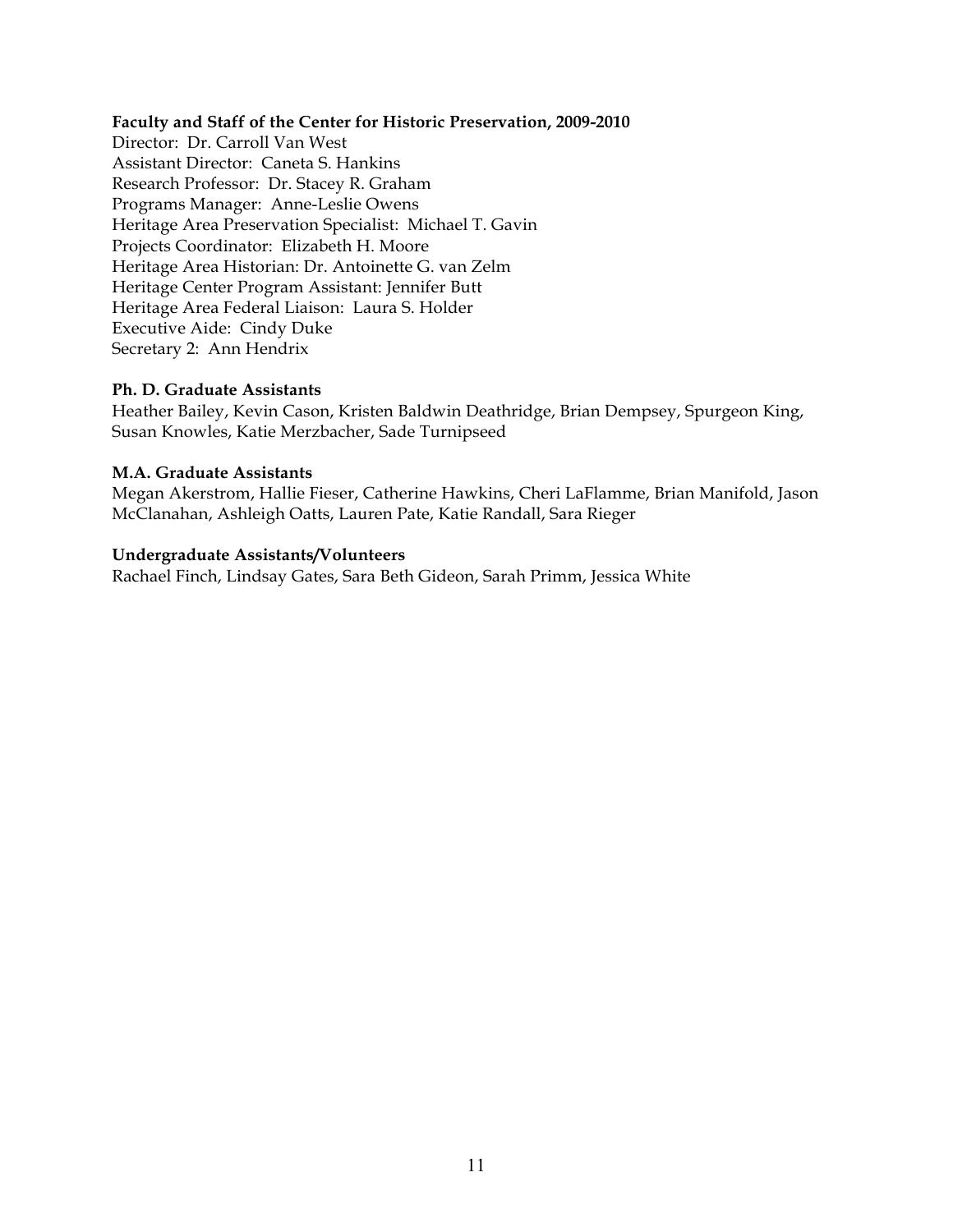# **Center for Historic Preservation Benchmarks, 2009-10**

# **Peer-Reviewed Books, Articles, Chapters**

- Gavin, Michael T. "War Comes to Iron Country: Middle Tennessee's Defense Industry during the Civil War." *West Tennessee Historical Society Papers* 63 (2009): 82-108*.*
- Gavin, Michael T. "James Earl Ray," "Benjamin 'Pap' Singleton," and "Slave Quarters," Alexander, Leslie, and Walter Rucker, eds. *The Encyclopedia of African American History*. Santa Barbara, CA: ABC-CLIO, 2010.
- Owens, Anne-Leslie, and Mary S. Hoffschwelle. "Tennessee's Rosenwald Schools." *The Tennessee Conservationist*. 75 (September/October 2009): 28-31.
- van Zelm, Antoinette G. "When the Home Front Became a Battlefront: Civilians in Invaded and Occupied Areas." *Civil War: People and Perspectives*. Santa Barbara, CA: ABC-Clio, Inc., 2009: 19-36.
- West, Carroll Van. "Tennessee." *Encyclopedia of African American History, 1896-Present*. Paul Finkelman, ed. New York: Oxford University Press, 2009.
- West, Carroll Van. "Historians and the Opportunities of National Heritage Areas." *OAH Newsletter*, 37(August 2009): 1, 8.

# **Major Research Reports, National Register Nominations, Exhibits**

- Butt, Jennifer, with Kevin Cason. "A Driving Tour: Place Names of Rutherford County. Publication prepared for The Heritage Center of Murfreesboro and Rutherford County, September 2009.
- Gavin, Michael T. and Stacey R. Graham. *Preservation Needs and Development Opportunities for Cannonsburgh Village, Murfreesboro, Tennessee*. Murfreesboro: MTSU Center for Historic Preservation, June 2010.
- Gavin, Michael T. "The Cowan Depot, Franklin County, Tennessee: Physical Condition Assessment and a Restoration Action Plan." Prepared for the Cowan Railroad Museum, July 2009.
- Gavin, Michael T. "Madison County, Tennessee, Civil War Heritage Development: A Status Report." Prepared for the Jackson Downtown Development Corporation, the Discovery Museum of West Tennessee, and the Big Black Creek Historical Society, November 2009.
- Gavin, Michael T., Hallie Fieser, and Katie Merzbacher. "The McCampbell House, Davidson County, Tennessee: Physical Condition Assessment and Restoration Priorities." Prepared for the Tennessee State Museum and the Tennessee Historical Commission, December 2009.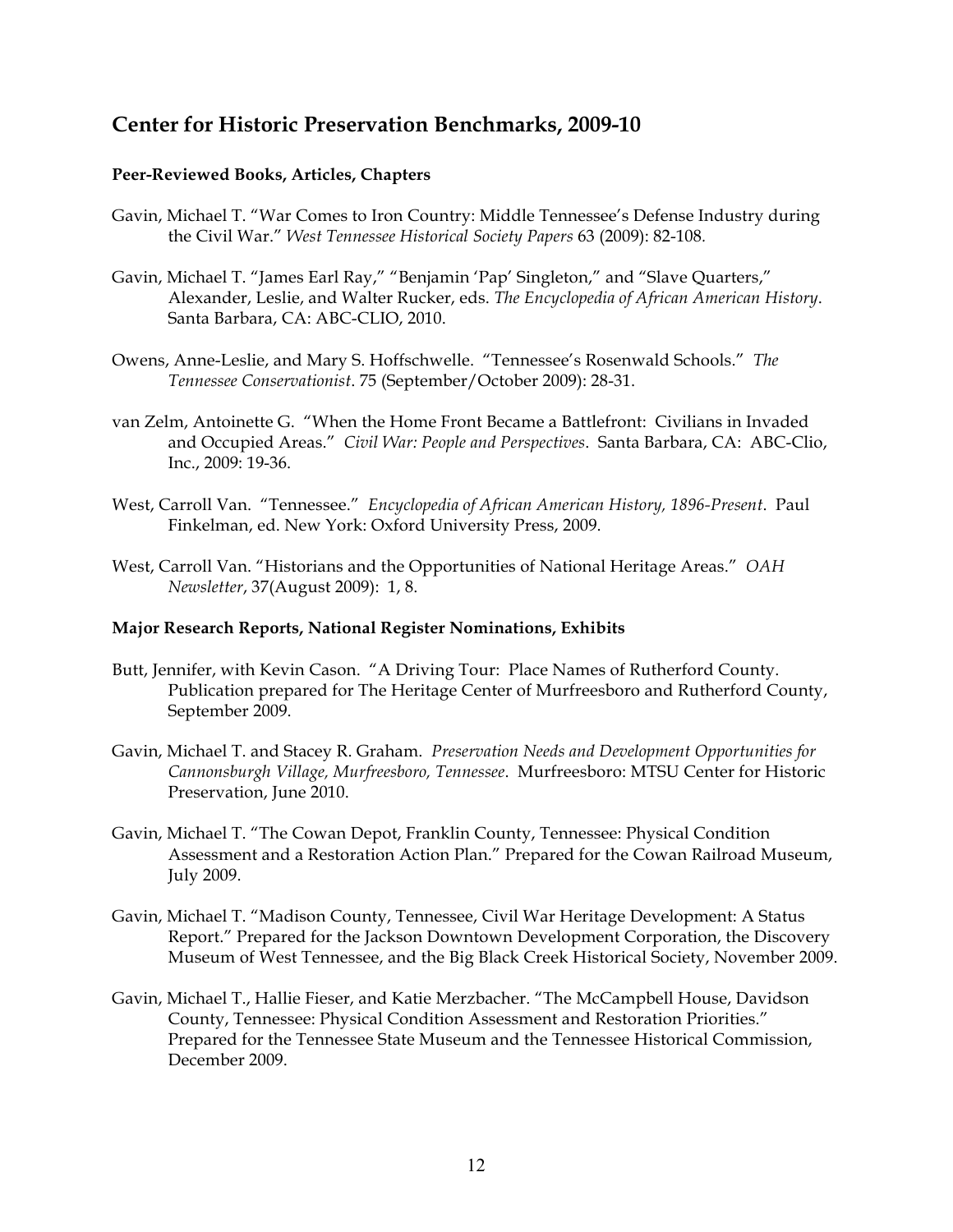- Gavin, Michael T. and Carroll Van West. "Flood Damage Assessment for the Carnton Plantation Springhouse." Prepared for Battle of Franklin Trust, May 2010.
- Gavin, Michael T. "Battery Hill Earthworks, Carthage, Tennessee: Heritage Development Plan." Prepared for Smith County Mayor, June 2010.
- Gavin, Michael T. "Restoration Recommendations for Flat Top House." Prepared for the American Museum of Science and Energy, Knoxville, June 2010.
- Graham, Stacey R, Ashleigh Oatts, and Kira Duke. Teaching with Primary Sources Across Tennessee Website." www.mtsu.edu/tps, 2010.
- Hankins, Caneta S. "Stones and Stories: Two Centuries on the Conger Farm," *Stories of Tennessee's Century Farms Series.* DVD produced in cooperation with MTSU Audio-Visual Services, October 2009.
- Hankins, Caneta S. and Carroll Van West. "Battle of Parker's Crossroads," audio tour, produced in cooperation with MTSU Audio-Visual Services for the Parkers Crossroads Battlefield Association. November 2009.
- Hankins, Caneta S. and Sara Rieger. *Distinctively Dickson County: A Guide to Historic Resources,*  Dickson County Historical & Genealogical Association*,* June 2010.
- Holder, Laura. "The Thompson's Station Civil War Battlefield Park Plan." Thompson's Station, TN: Tennessee Civil War National Heritage Area, October 2009.
- Holder, Laura. "The Heritage Center of Murfreesboro and Rutherford County Website." www.hcmrc.org, 2010.
- Moore, Elizabeth and Rachel Finch. "Trousdale-Baskerville House, Sumner County, Tennessee." National Register of Historic Places Nomination Form, Tennessee Historical Commission, Nashville, July 2009.
- Moore, Elizabeth, Michael Gavin, and Catherine Hawkins. "Wilkinson-Marin House, Giles County, Tennessee." National Register of Historic Places Nomination Form, Tennessee Historical Commission, Nashville, March 2010.
- Moore, Elizabeth and Carroll Van West. "Strickland Place Farm, Robertson County, Tennessee." National Register of Historic Places Nomination Form, Tennessee Historical Commission, Nashville, March 2010.
- Moore, Elizabeth, Elizabeth Smith, Katie Merzbacher, Carroll Van West. "Shiloh Missionary Baptist Church and Rosenwald School, Macon County, AL." National Register of Historic Places Nomination Form, Alabama Historical Commission, April 2010.
- Moore, Elizabeth, Carroll Van West, Paul Hoffman, and Katherine Merzbacher. "The Trail of Tears and Bradley County: New Visions, New Futures." Cleveland: The Cleveland/Bradley County Convention and Visitors Bureau, September 2009.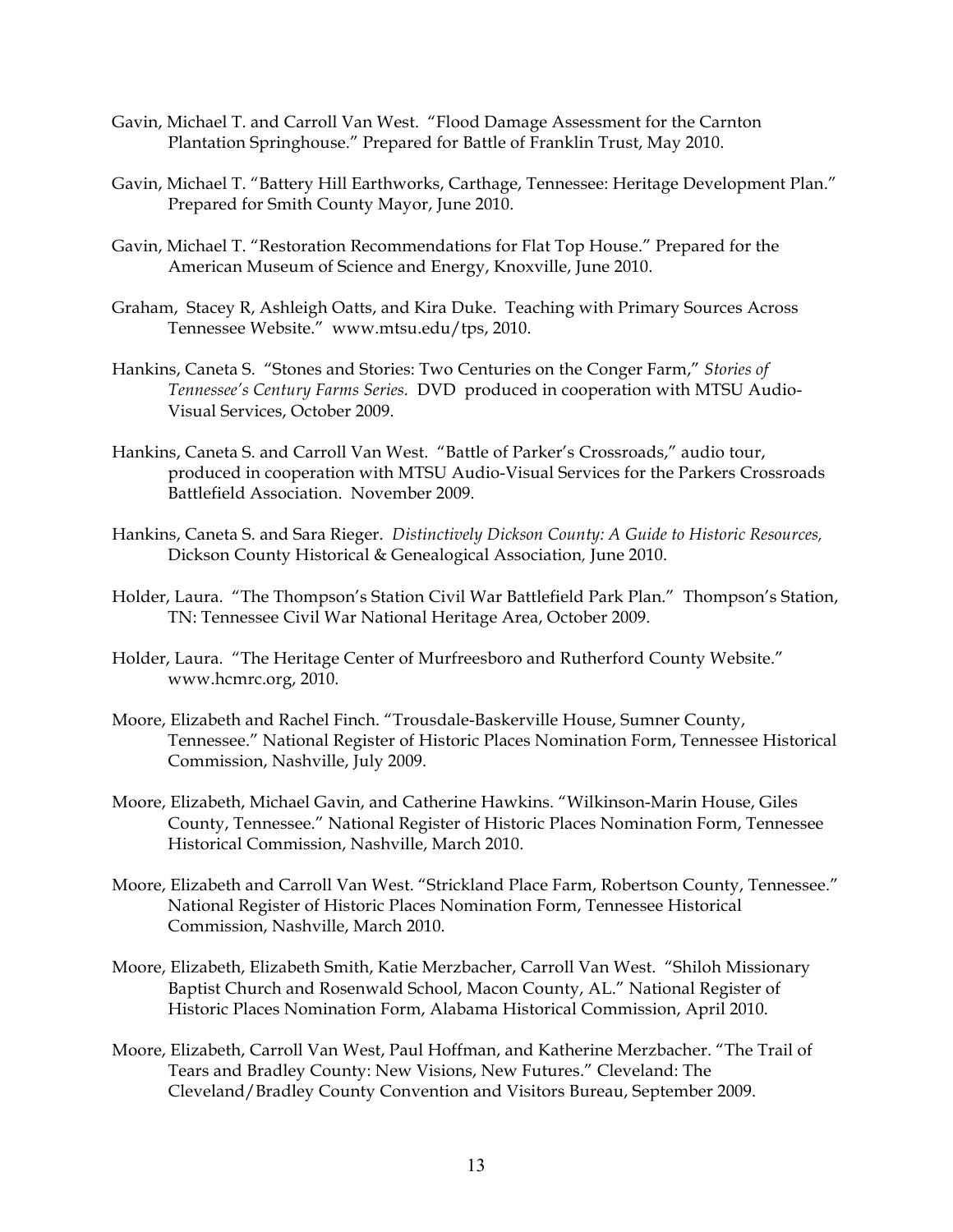- Moore, Elizabeth, Kristen Baldwin Deathridge, Katherine Merzbacher, Hallie Fieser, and Katie Randall. "The Alvin C. York Veterans Administration Medical Center at Murfreesboro: Observations, Recommendations, and Architectural Resource Survey." Murfreesboro: The Alvin C. York Veterans Administration Medical Center, December 2009.
- Moore, Elizabeth, Mona Brittingham, Hallie Fieser, Katherine Looney, Lydia Martin, and Katie Randall. "Architectural Resource Survey of North Edgefield, Nashville, Tennessee." Nashville: Metropolitan Historical Commission, June 2010.
- Owens, Anne-Leslie. "MTSU Center for Historic Preservation Website." www.mtsu.edu/histpres.org. 2010.
- van Zelm, Antoinette G. "In the Footsteps of Notable Women: A Self-Guided Tour of Rutherford County" Brochure. Murfreesboro, Tennessee: Center for Historic Preservation, 2009.
- van Zelm, Antoinette G. Editor, "The SAWH Mentoring Toolkit" (http://www.hnet.org/~sawh/Toolkit/).
- West, Carroll Van, Michael Gavin, Elizabeth Moore, and Seminar in Historic Preservation students. "Glen Leven Historic Structure Report and Archaeological Reconnaissance Survey." Nashville: Land Trust for Tennessee, May 2010.
- West, Carroll Van, Caneta Hankins, Elizabeth Moore, Michael Gavin, Hallie Fieser, Sara Rieger, and Kelsey Fields. "Elk River Country Historic Resource Survey, Southern Giles County, Tennessee." Giles County: Elkton Historical Society and Giles County Historical Society, May 2010.
- West, Carroll Van and Brian Dempsey. "Music at Murphy Center Exhibit." The Heritage Center of Murfreesboro and Rutherford County, October 2009-April 2010.
- West, Carroll Van. "U.S. Public Health Service Syphilis Study in Macon County, AL. Multiple Property Nomination." National Register of Historic Places Nomination Form, Alabama Historical Commission, April 2010.

# **Published Book Reviews**

- Gavin, Michael T. Review of *Tennessee's Union Cavalrymen*, by Myers E. Brown II. *Tennessee Historical Quarterly* 68 (Winter 2009): 458-460.
- van Zelm, Antoinette G. Review of *Burying the Dead but Not the Past: Ladies' Memorial Associations and the Lost Cause* by Caroline E. Janney. *Tennessee Historical Quarterly* 68 (Fall 2009): 328-330.
- van Zelm, Antoinette G. Review of *The Uncompromising Diary of Sallie McNeill,1858-1867.* Edited by Ginny McNeill Raska and Mary Lynne Gasaway Hill. H-CivWar, H-Net Reviews, February 2010.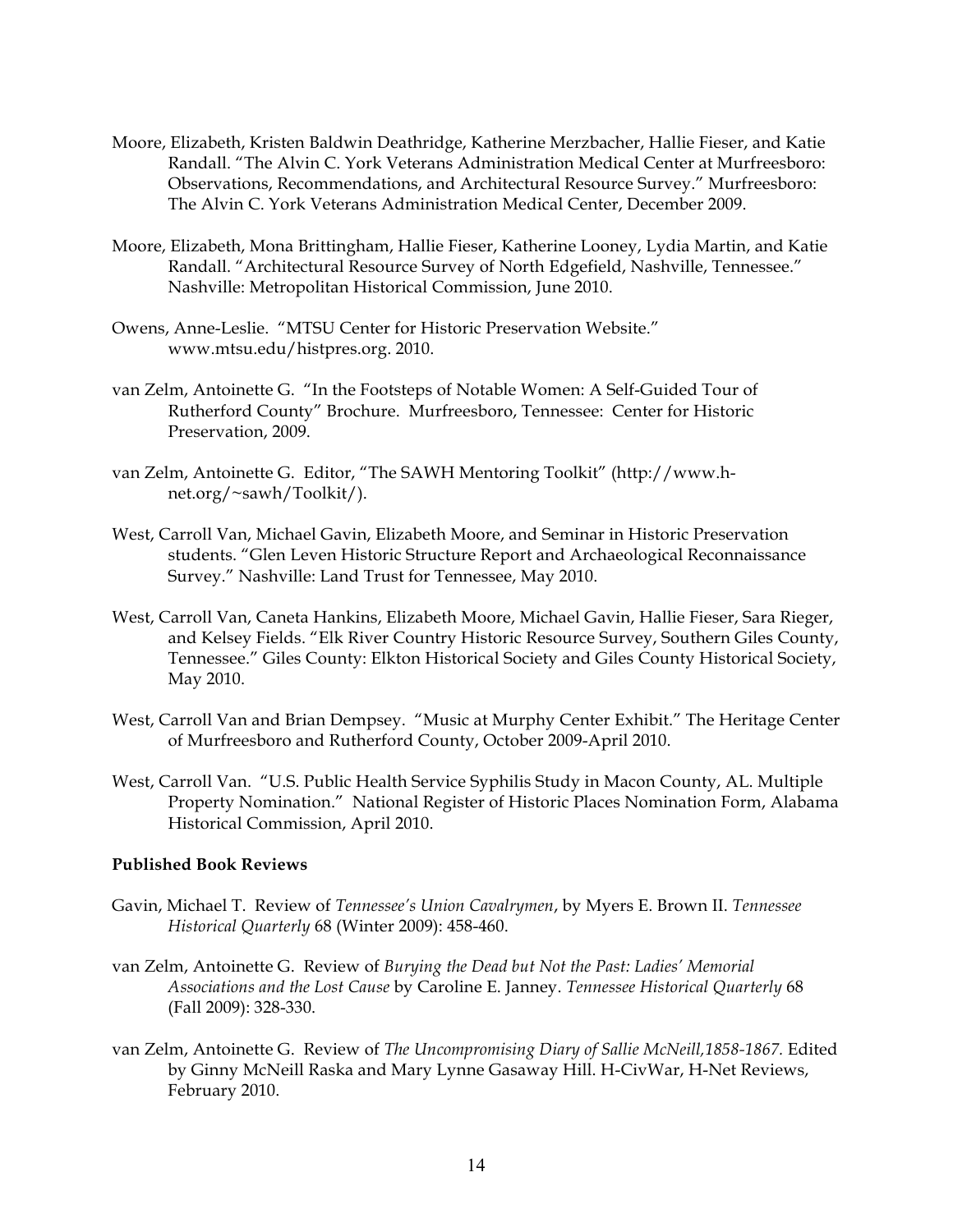- van Zelm, Antoinette G. Review of *This Republic of Suffering: Death and the American Civil War*. By Drew Gilpin Faust. (N.Y.: Knopf, 2008). *Tennessee Historical Quarterly* 68 (Winter 2009): 454-456.
- West, Carroll Van. Review of *A Chickamauga Memorial: The Establishment of America's First Civil War National Military Park* by Timothy B. Smith. *Journal of East Tennessee History* (2010).
- West, Carroll Van. Review of *Remembering Scottsboro: the Legacy of an Infamous Trial* by James A. Miller. *Journal of American History* 97(June 2010): 205-206.

#### **Professional Papers, Presentations, and Workshops**

- Butt, Jennifer, Laura Holder and Richard Gabel. "Interpreting the Civil War in a Downtown Main Street Community." National Trust for Historic Presentation Conference Field Session. October 2009.
- Butt, Jennifer. "The Ideal Partnership: Community Heritage Centers and Main Street Programs." National Trust for Historic Preservation Poster Session. Nashville, October 2009.
- Gavin, Michael T. "Care of Historic Structures." Tennessee State Parks Ranger In-Service Program, Henry Horton State Park, January and February 2010.
- Graham, Stacey R. "STEMulating Primary Sources from the Library of Congress Web Site." Tennessee Science Teachers Association annual conference. Franklin, Tennessee, November 2009.
- Graham, Stacey R. and Ashleigh E. Oatts. "TPS-TN: Using the Library of Congress in Teaching." Tennessee Educational Technology Conference. Nashville, Tennessee, December 2009.
- Graham, Stacey R. "Teaching with Math Primary Sources from the Library of Congress." Mathematics Teachers of Tennessee – Northwest spring meeting. Jackson, Tennessee, February 2010.
- Graham, Stacey R. "An Awesome Tool for Teachers: The Library of Congress Teaching with Primary Sources Program." Tennessee Council for the Social Studies annual conference. Memphis, Tennessee, March 2010.
- Graham, Stacey R. and Kira V. Duke. "The Library of Congress Web Site: Primary Sources for Museum and Classroom." Tennessee Association of Museums annual conference. Nashville, Tennessee, March 2010.
- Hankins, Caneta S. Agritourism and Century Farms, field session, National Trust for Historic Preservation Annual Conference, Nashville, October 2009.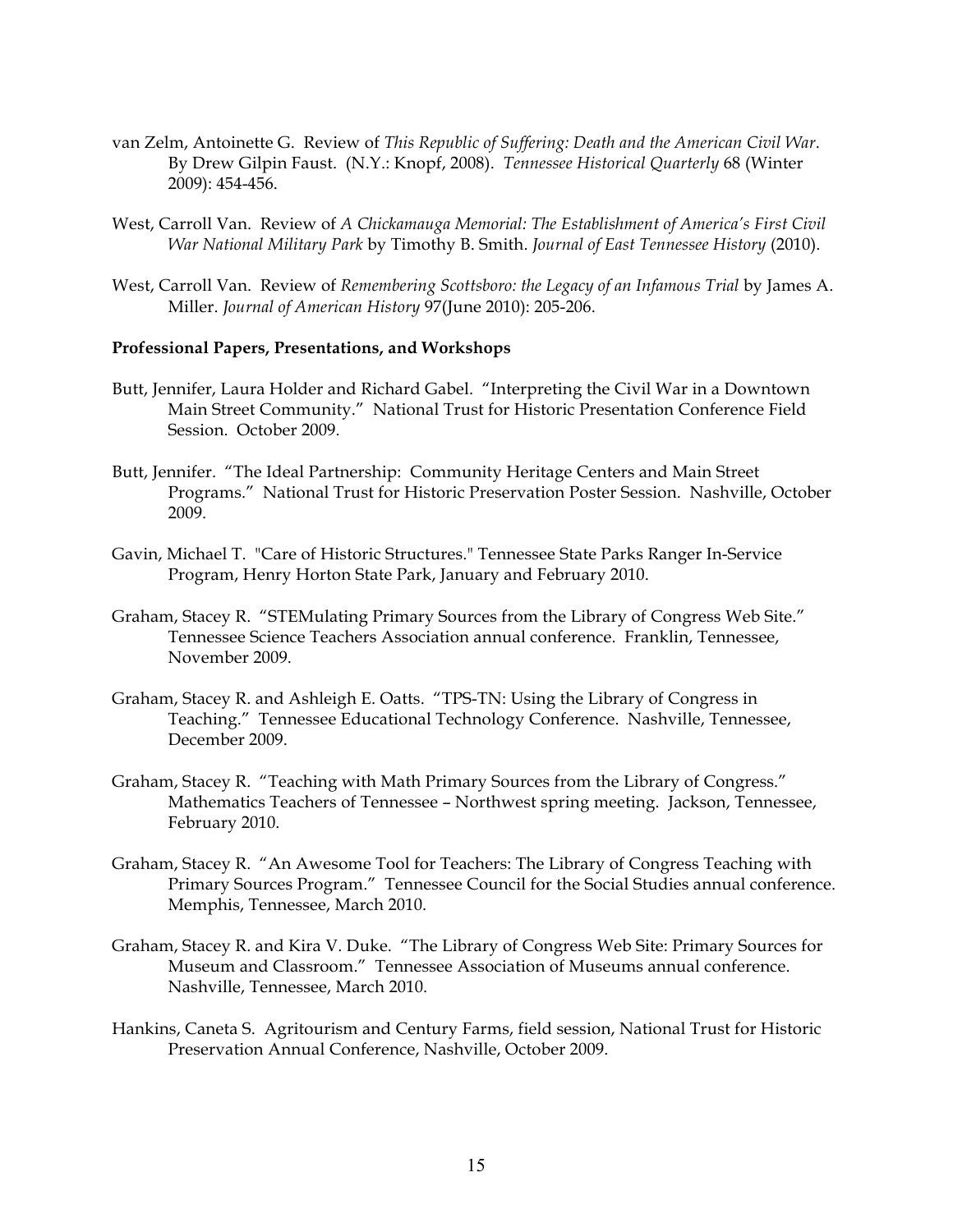- Hankins, Caneta S. with Abbey Chrisman. "Surveying and Documenting Farms and Ranches," National Trust for Historic Preservation Annual Conference, Nashville, October 2009.
- Owens, Anne-Leslie. "New Life for Rosenwald Schools Through Preservation Partnerships." National Trust for Historic Preservation National Preservation Conference. Nashville, October 2009.
- van Zelm, Antoinette G. "Emancipation as Heritage Education" Poster Presentation. National Trust for Historic Preservation Conference. Nashville, October 2009 and MTSU Scholars Week University Exposition, March 2010.
- West, Carroll Van. "Assessing the Significance of Historic Properties." Historic District Preservation Training Workshop, Alabama Historical Commission, Huntsville, AL, August 2009.
- West, Carroll Van. "Next Steps for Tennessee Communities in Sustainable Tourism." Governor's Conference on Tourism, Murfreesboro, September 2009.
- West, Carroll Van. "Next Steps for Heritage Development in Tennessee's Appalachia." East Tennessee Preservation Alliance Annual Conference, Townsend, September 2009.
- West, Carroll Van. "The Preservation Story of Middle Tennessee: Special Lecture." National Preservation Conference, National Trust for Historic Preservation, October 2009.
- West, Carroll Van. "Land Conservation and Preservation as Partners: Workshop." National Preservation Conference, National Trust for Historic Preservation, October 2009.
- West, Carroll Van. "East Meets West: Preserving Rural America: Session." National Preservation Conference, National Trust for Historic Preservation, October 2009.
- West, Carroll Van. "University Management of a National Heritage Area: Key Issues in Strategic Planning and Implementation: Keynote." DRCI Public Issue Forum, Mississippi Valley State University, Itta Bena, MS, February 2010.
- West, Carroll Van. "Working Group: Public Historians' Role in the Commemoration of the Sesquicentennial of the American Civil War." National Council for Public History Annual Meeting, Portland, Oregon, March 2010.
- West, Carroll Van. "Forever Young: The History of Tennessee's Museums: Keynote." Tennessee Association of Museums, Nashville, April 2010.
- West, Carroll Van. "Documenting the Cultural Landscape of the Tuskegee Syphilis Study in Macon County, Alabama." Kentucky-Tennessee American Studies Association Annual Meeting, Murray State University, May 2010.
- West, Carroll Van. "Institutionalizing Historic Preservation within the College System." 1<sup>st</sup> Annual Historic Preservation Conference, Alabama A&M University, Normal, AL. May 2010.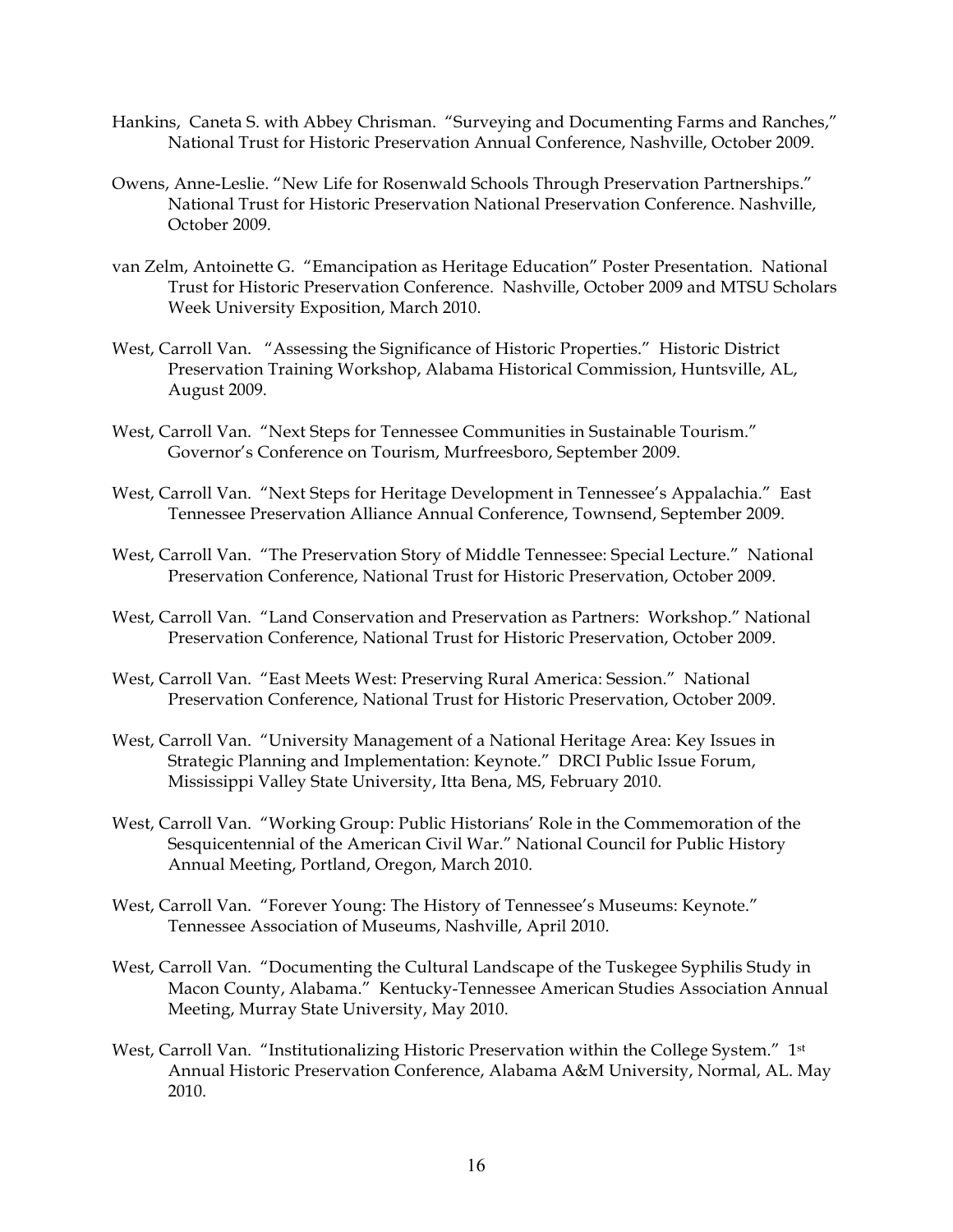- West, Carroll Van. "The Gulf Coast's Heritage Assets: Opportunities and Challenges." Coastal Development Strategies Conference, Biloxi, MS, May 2010.
- West, Carroll Van. "Sharing Your Military Heritage Mobile Workshop." International Heritage Development Conference, Charleston, S.C., June 2010.

# **Teaching curricula and workshops**

- Duke, Kira V. "Engaging Students with Online Primary Sources from the Library of Congress." Tennessee History Day State Competition Teacher's Workshop. Nashville, Tennessee, April 2010.
- Graham, Stacey R. and Kelly Wilkerson. "National History Day/Teaching with Primary Sources." Memphis City Schools teacher in-service event. Memphis, Tennessee, August 2009.
- Graham, Stacey R. , with Ashleigh Oatts and Kira Duke. "Introduction to Primary Sources on the Library of Congress Web Site." Multiple dates and places, 2009-2010.
- Graham, Stacey R. "Library of Congress Teaching with Primary Sources: Focus on Math, Technology, and Engineering." Middle Tennessee State University, Instructional Technology Support Center Webcast. Murfreesboro, Tennessee, October 2009.
- Graham, Stacey R. "'Next Steps' in Teaching with Primary Sources." East Tennessee Historical Society teacher workshop. Knoxville, Tennessee, October 2009.
- Graham, Stacey R. "Teaching with Primary Sources: The Civil Rights Movement in Tennessee." Middle Tennessee State University, Instructional Technology Support Center Webcast. Murfreesboro, Tennessee, February 2010.
- Graham, Stacey R. "Teaching with Primary Sources: Prelude to the Civil War in Tennessee." Middle Tennessee State University, Instructional Technology Support Center Webcast. Murfreesboro, Tennessee, March 2010.
- van Zelm, Antoinette G. "Tennessee Civil War National Heritage Area." America's Best Idea in Middle Tennessee Workshop. Murfreesboro, Tennessee, August 2009.
- van Zelm, Antoinette G. "Teaching Resources from the Tennessee Civil War National Heritage Area." Belle Monte and the Civil War: A Teaching Symposium. Nashville, Tennessee, April 2010.
- West, Carroll Van. "Tennessee's Civil War." Metro Nashville Public Schools Civil War Institute, June 2010.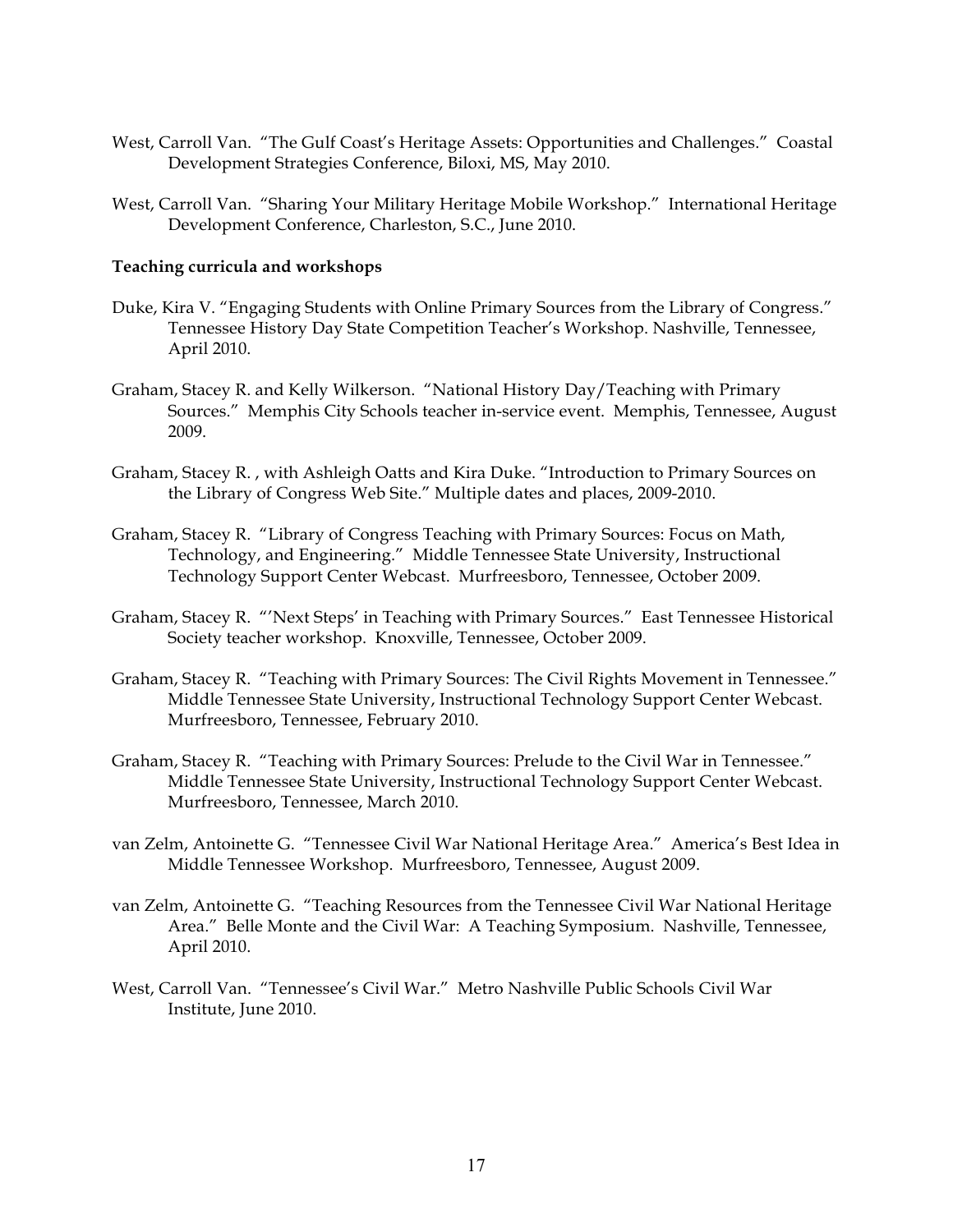# **Professional Recognition**

# Duke, Kira

Tennessee Council for History Education, Board Member.

# Hankins, Caneta S.

Rogana Project Reviewer, National Trust of Northern Ireland, Ulster-American Folk Park, County Tyrone. Tennessee Farmland Legacy Partnership, Representative. Tennessee's Downtowns, application reviewer for Tennessee Main Street Program.

# Holder, Laura S.

Battle of Franklin Trust, Marketing Committee. Tennessee Civil War Sesquicentennial Commission, Board Member.

# Owens, Anne-Leslie

National Trust for Historic Preservation Conference, Nashville, 2009-2010: Tennessee Scholars Coordinator.

# van Zelm, Antoinette G.

SAWH (Southern Association for Women Historians), Chair, Mentoring Committee H-NET: H-SAWH Listserv: Book Review Editor and Publications Committee

# West, Carroll Van.

Tennessee Civil War Sesquicentennial Commission: Co-Chair National Trust for Historic Preservation: Board of Advisors. Library of Congress: Teaching with Primary Sources National Advisory Committee. Center for Great Plains Studies, University of Nebraska: Associate Fellow National Council for Public History: Civil War Sesquicentennial Committee Chair National Endowment for the Humanities: Panelist National Trust Nashville Conference Planning Committee: Co-Chair Mississippi River Natural and Recreational Corridor: Board Member Tennessee Historical Society: Senior Editor, *Tennessee Historical Quarterly* Tennessee Historical Society/University of Tennessee Press: Editor in Chief, Tennessee Encyclopedia of History and Culture Online Edition University of Tennessee Press: Advisory Board Member Tennessee Civil War Preservation Association: Advisory Board Member